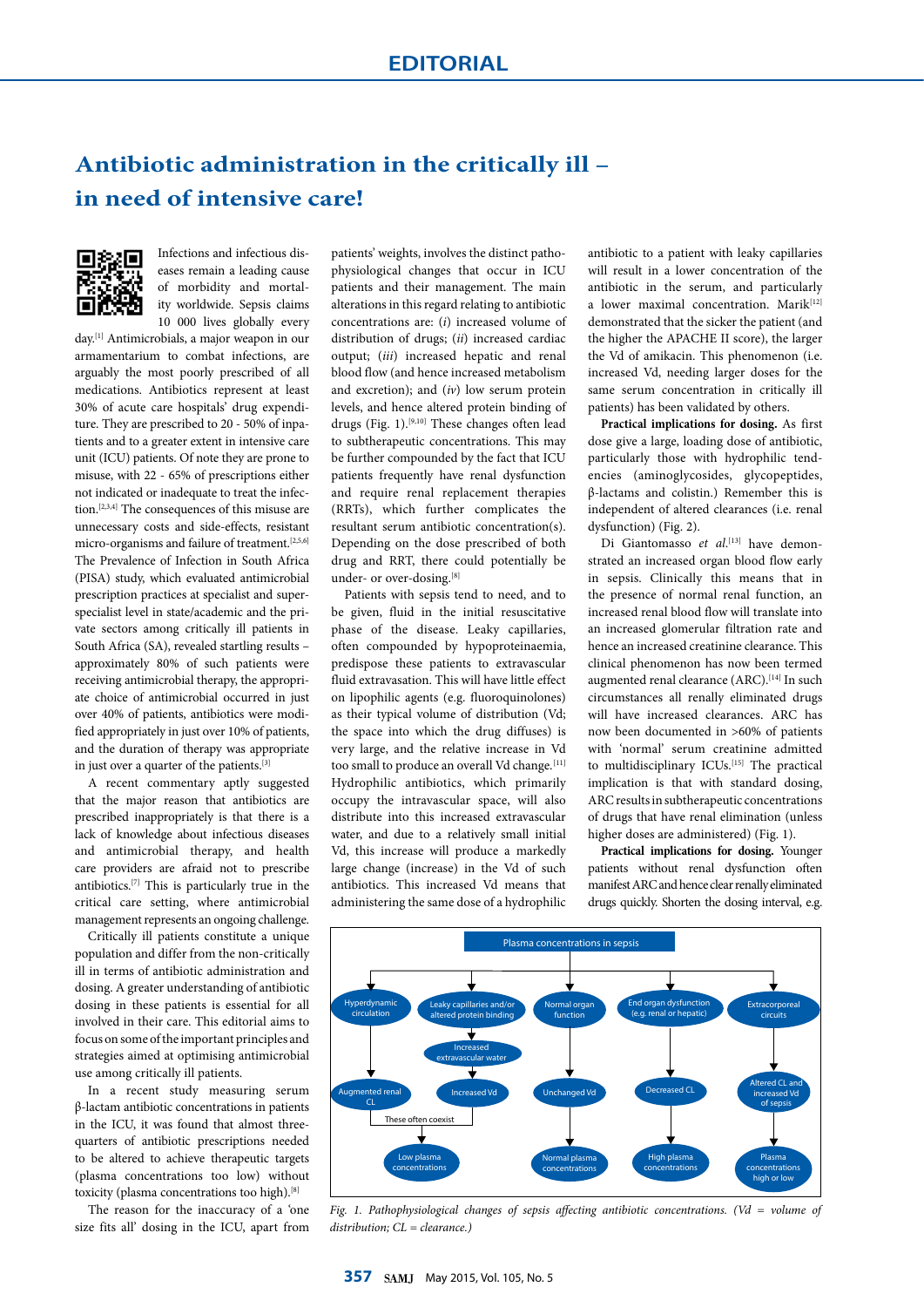

*Fig. 2. Loading doses should be thought of as independent of maintenance dosing. (Vd = volume of distribution.)*

instead of daily aminoglycosides use 18-hourly; instead of a bi-daily dose of β-lactam administer same dose 8-hourly. Increased total daily dose (aminoglycosides, glycopeptides, β-lactams), extended infusions (β-lactams) and therapeutic drug monitoring (TDM) may also be employed.

Highly protein-bound drugs are usually kept within the vascular compartment owing to the size of the protein-drug complex. In such circumstances, and depending on a number of other factors, there is usually a small amount of circulating drug that is not protein bound. This component (free drug, *f*) represents the active constituent of the drug and crosses various membranes such as vascular, kidney and meninges. Protein binding of <70% is usually of little clinical consequence, but commonly used antibiotics such as ertapenem, teicoplanin, ceftriaxone, flucloxacillin and daptomycin are highly protein bound (>80% protein binding).

In a pragmatic trial of 7 000 adult patients requiring fluid resuscitation who were admitted to ICUs in Australia and New Zealand, 40% of patients arrived in the ICU with albumin concentrations of  $\leq$ 25 g/L.<sup>[16]</sup> As albumin is the primary binding site for most drugs, if hypoalbuminaemic patients are administered highly protein-bound drugs, there will initially be a much higher than normal *f*. If the drug is renally excreted and the patient has normal or near normal renal function, this high free fraction will soon pass through the kidney (via glomerular filtration) and be eliminated from the body at a rate much higher than occurs with the 'normal' high protein binding.<sup>[17]</sup> In such circumstances the half-life of these drugs is much shorter than expected. Clinically this has the effect of shortening the duration of action of

these drugs. ARC further exaggerates this effect in that the antibiotic half-life and duration of action are even shorter (Fig. 1).

**Practical implications for dosing.** For highly protein-bound drugs in the ICU, shorten the frequency of dosing, e.g. instead of daily ceftriaxone administer a bi-daily dose; similarly for ertapenem, teicoplanin and daptomycin, higher than 'standard' doses are suggested. Larger loading doses (aminoglycosides, glycopeptides, β-lactams), extended infusions (β-lactams) and TDM may also be employed.

For renally eliminated antibiotics there are reasonably good texts for dosage adjustments in patients with renal dysfunction, and to a lesser extent this is also the case with hepatic dysfunction. RRT alters clearances markedly, and this complicates dosage administration enormously.<sup>[18-23]</sup> ICUs order their RRT modalities differently (CVVH, CVVHD, CVVHDF, SLEDD) and even the settings within these modalities differ (predilution, post-dilution, dialysate rates). Clearances of urea, creatinine, fluids and in fact medium and small molecules all vary in these different modalities. It is therefore not surprising that clearances of the unbound component of antibiotics will differ accordingly. In the clinical scenario a prescription of continuous RRT does not necessarily imply a 24-hour clearance time, as there is often 'downtime' of such artificial kidneys relating to entities such as kidney clotting and set-up times for new circuits. This complicates the clinical clearances even further (Fig. 1). It is for this reason that some units routinely employ TDM to prescribe antibiotics more accurately, including β-lactam TDM.  $[1,24,25,26]$ 

This is standard practice, for example, at the Royal Brisbane and Women's Hospital.

**Practical implications for dosing.** Search for an article measuring antibiotic concentrations with the RRT settings most similar to your own and use this article to adjust your dosing, or ask your laboratory to set up β-lactam TDM. Note too that if continuous RRT filter downtime is prolonged (nurses busy, long set-up time) clearances will be far less than continuous 24-hour continuous RRT.

There is a global problem of increasing antibiotic resistance, with the minimum inhibitory concentration (MIC) of many organisms rising. While it is beyond the scope of this editorial to address single or double Gram-negative antibiotic cover, or how to deal with increasing resistance patterns optimally, it is important to recognise that increasing the dose of some antibiotics can overcome rising MICs.

How to deliver β-lactam antibiotics optimally has received much attention in recent literature (i.e. via a bolus or prolonged infusions, be they continuous infusion or extended infusions). There is some emerging evidence that delivery of β-lactam antibiotics may be further enhanced by administration as a prolonged infusion.[27,28] Where continuous infusions are employed, an initial bolus dose should be given prior to the initiation of the infusion. It should be noted that, to date, continuous infusions have not been shown to improve clinical outcomes. Our personal advice is to use extended infusions.

Finally, we would like to conclude by addressing the issue of β-lactam TDM. TDM in general can be used to prevent toxicity or improve efficacy. Measurement of aminoglycoside and vancomycin serum concentrations, which are generally universally available, usually fall into the former category. As β-lactams have a high therapeutic range with infrequent toxicity, it was conventionally deemed that TDM of these drugs was unnecessary. More recently we have realised how we have been underdosing such drugs, and the need for TDM of these antibiotics has come to the fore.<sup>[1,24,25,26]</sup>

A better understanding of antibiotic dosing in the critically ill will go a long way to enhancing the longevity of what is becoming an increasingly scarce resource. There are no new antibiotic classes nearing clinical production. We believe that correct antibiotic dosing will limit the increasing burden of antimicrobial resistance, minimise therapeutic failures and, most importantly, improve patient outcomes.

## **M Mer**

*Divisions of Critical Care and Pulmonology, Department of Medicine, Faculty of Health Sciences, University of the Witwatersrand, Johannesburg, South Africa*